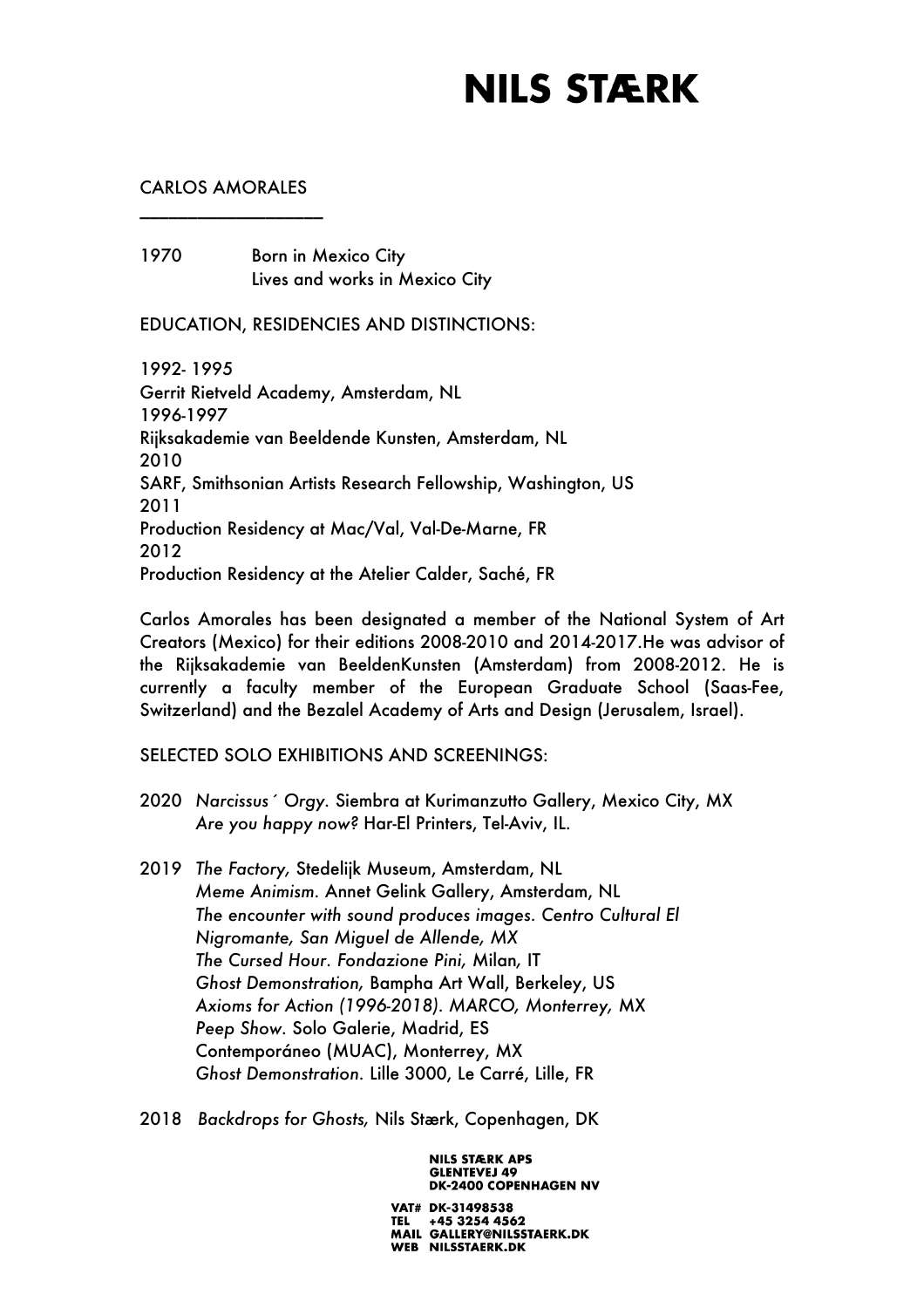*Axioms for Action (1996-2018). MUAC, Mexico City,* MX

- 2017 Life in the Folds. Mexican Pavilion, 57<sup>th</sup> Venice Biennial, IT *Working Tools*. Museo de Arte Moderno de Medellin. CO *Ideological Cubism.* HANGAR, Artistic Research Center, Lisbon, PT *Open Scores for Cymbals.* Galerie Pelaires. Palma de Mallorca, ES *Learn to fuck yourself*. Fun & Fury. Cabaret Voltaire. Zurich, CH *Prelude*. Bellas Artes Projects. Manila, PH *Black Cloud*. Phoenix Art Museum. Arizona, US
- 2016 Carlos Amorales (film trilogy). Darkroom, Turku Art Museum, FI For Your Eyes Only. Diablo Rosso, Panama City, PA
- 2015 Anti Tropicalia. Museo de Arte y Diseño Contemporaneo, San Jose, CR Black Cloud. Power Plant, Toronto, CA Triangle Constellation. Harvard Art Museum´s Calderwood Courtyard, Cambridge, US El Esplendor Geometrico. kurimanzutto Gallery, Mexico City, MX
- 2014 Linea de tiempo, 1970-79. Galeria AFA, Santiago, CL Fantasia. Carlos Amorales and Joaquin Orellana. Proyectos Ultravioleta, GT
- 2013 Germinal. Museo Tamayo Arte Contemporaneo, Mexico City, MX
- 2012 La Langue des Morts. Yvon Lambert Gallery, Paris, FR
- 2011 Dirty Songs. Song Eun Art Center, Seoul, KP Supprimer, modifier et preserver. Mac/Val, Val-De-Marne, FR Los Guerreros. Cineteca Nacional, Mexico City, MX
- 2010 Vivir por fuera de la casa de uno. Museo Amparo, Puebla; and MARCO, Monterrey, MX Remix. Palazzo Delle Exposizioni, Rome, IT Aftermath. Yvon Lambert Gallery, New York, US Skeleton Images Tossed by Chance. Highpoint Center for Printmaking, Minneapolis, US Vertical Earthquake. Annet Gelink Gallery, Amsterdam, NL Manimal. Herzliya Museum of Contemporary Art, Herzliya, IL El estudio por la ventana. kurimanzutto Gallery, Mexico City, MX Discarded Spider. Cornerhouse, Manchester, UK

**NILS STÆRK APS GLENTEVEJ 49 DK-2400 COPENHAGEN NV**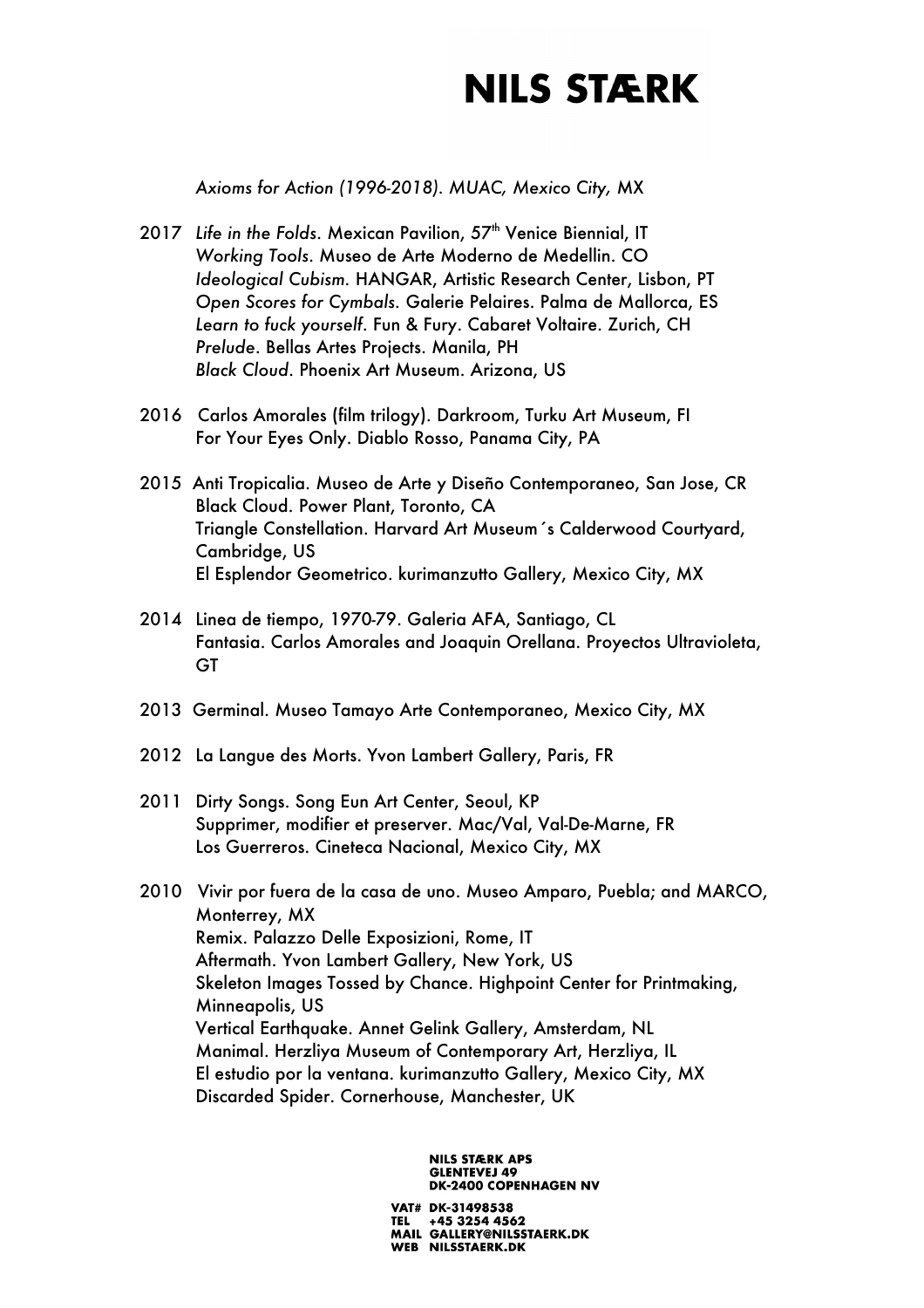- 2009 Working Class Today… Tomorrow Nuevos Ricos! Kunsthalle Fredericianum, Kassel, DE Black Cloud. Espacio de Arte Veronicas, Murcia, ES Discarded Spider. Orange County Museum, Orange County, US Broken Animals: Revisited Animations by Carlos Amorales. Meet Factory, Prague, CZ Skeleton Image Constellation. Cabaret Voltaire, Zurich, CH
- 2008 Bird in Hand. With Praneet Soi, Project 88, Mumbai, IN Subconscious City. Yvon Lambert Gallery, London, UK Discarded Spider. Contemporary Arts Center, Cincinnati, US Psicofonias. with Julian Lede, OPA, Guadalajara, MX Four Animations, Five Drawings and a Plague, Live Cinema, Philadelphia Museum of Art, US Dark Mirror. Irish Museum of Art, Dublin, IE
- 2007 FACES. The Moore Space, Miami, US Black Cloud. Yvon Lambert Gallery, New York, US Dark Mirror. Daros Exhibitions, Zurich, CH
- 2006 Carlos Amorales. MALBA, Buenos Aires, AR Spider Web Negative. MK Gallery, Milton Keynes, UK Broken Animals. Yvon Lambert Gallery, Paris, FR ¿Por qué temer al futuro? MUCA Campus, Mexico City, MX Useless Wonder. Power Plant, Toronto, CA
- 2005 ¿Por qué temer al futuro? Casa de America, Madrid (SP), Artium, Vitoria Gasteiz, ES Nuevos Ricos Franchise. Galeria kurimanzutto/Annet Gelink Gallery, ARCO, Madrid, ES
- 2004 The Forest. The 59<sup>th</sup> minute, Creative Time, Times Square, New York, US The Nightlife of a Shadow. Annet Gelink Gallery, Amsterdam, NL Nuevos Ricos. In collaboration with Julian Lede, Chiesa di San Matteo Associazione Prometeo, Lucca, IT
- 2003 Carlos Amorales. Festival international de nouvelle danse (FIND),Montreal CA The Bad Sleep Well. Yvon Lambert Gallery, New York, US Turbulencias. Galeria Enrique Guerrero, Mexico City, MX Stage for an Imaginary Friend. Yvon Lambert Gallery, Paris, FR

**NILS STÆRK APS GLENTEVEJ 49 DK-2400 COPENHAGEN NV**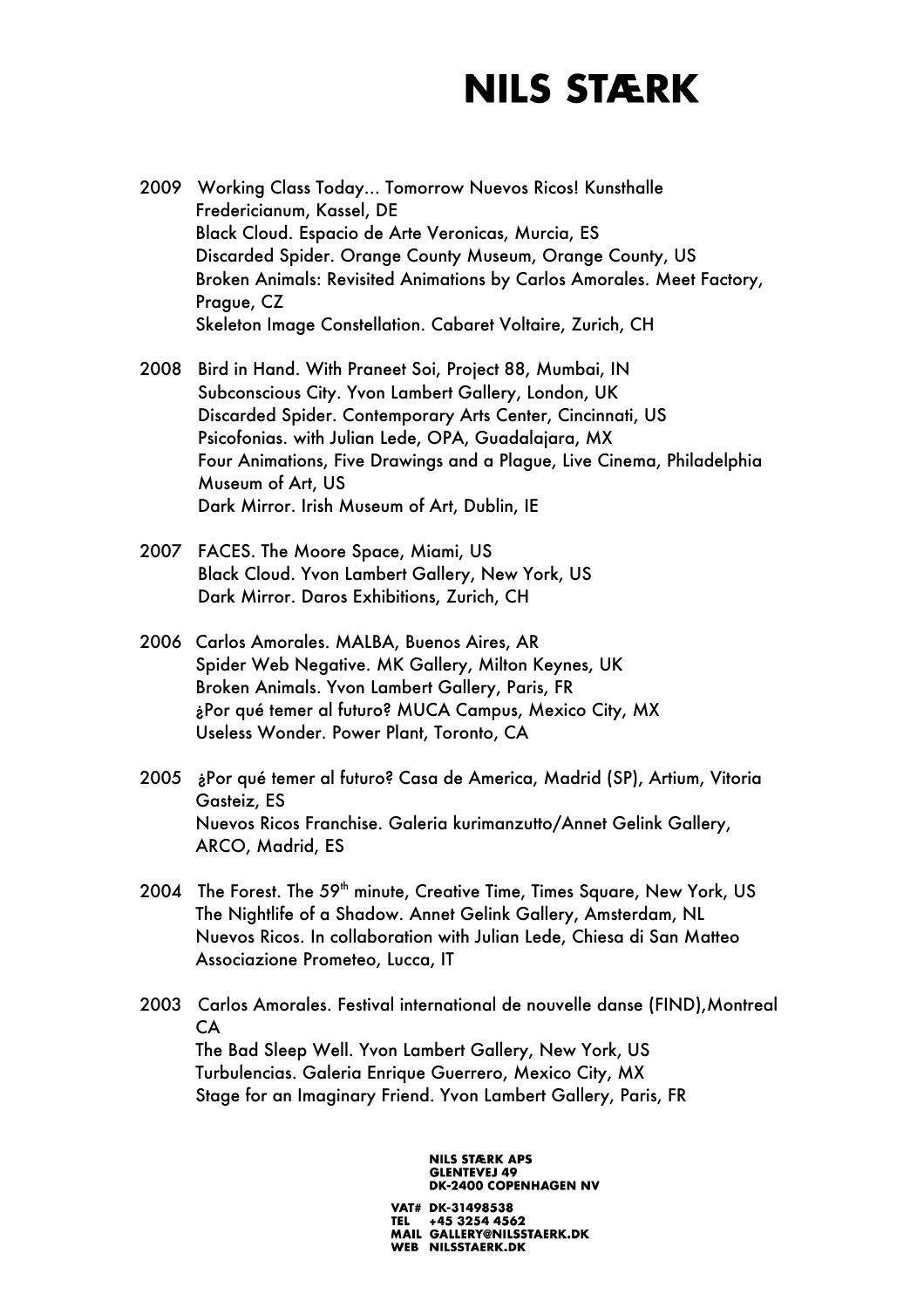- 2002 Sympathy. Serge Ziegler Gallery, Zurich, CH Simpatia por el Diablo. SKUC, Ljubljana, SI Solitario. Le Studio, Yvon Lambert Gallery, Paris, FR Fighting Evil (with style). SFU Contemporary Art Museum, Tampa, US
- 2001 Open. Galerie Serge Ziegler, Zurich, CH Cabaret Amorales. Migros Museum, Zurich, CH Cuerpo sin alma. Galeria Nina Menocal, Mexico City, MX
- 2000 Funny 13. Galerie Micheline Szwajcer, Antwerpen, BE A World All Too Familiar, new projects by Carlos Amorales and Christine Hill, CCS Museum, Bard College, Annandale-on-Hudson, New York, US
- 1999 Stoplight Pastimes. Marres Centrum, Maastricht, NL Carlos Amorales. Project room, Museo Carrillo Gil, Mexico City, MX As Amorales. Galerie Fons Welters, Amsterdam, NL
- 1998 Amorales Interim. Galerie Micheline Szwajcer, Antwerpen, BE

#### PERFORMANCE PROJECTS:

- 2018 Life in the Folds (performance) With Liminar Ensemble. MUAC, Mexico City, MX *Cyclops.* Performance by Carlos Amorales and Enrique Arriaga. With special appearance by Elsa Louise-Manceaux and Oscar Garduño. Terminal, Mexico City, MX
- 2017 Life in the Folds (performance). With Liminar Ensemble. Mexican Pavillion, 57<sup>th</sup> Venice Biennial, IT Cyclops. Performance by Carlos Amorales and Enrique Arriaga. With special appearance by Elsa Louise-Manceaux and Maximo Almazan. Talisman, Mexico City, MX *Cyclops. The Masses.* Performance by Carlos Amorales with Philippe Eustachon, and Enrique Arriaga. Cabaret Voltaire, Zurich, CH
- 2016 Cyclops. The ideology at the root of all our problems. Performance by Carlos Amorales with Philippe Eustachon, and Enrique Arriaga. Special appearance by Elsa Louise-Manceaux. Kadist Art Foundation, San Francisco, US Cyclops. Performance by Carlos Amorales with Philippe Eustachon, and

Enrique Arriaga. Special appearance by Adrian Notz. Cabaret Voltaire,

**NILS STÆRK APS GLENTEVEJ 49 DK-2400 COPENHAGEN NV**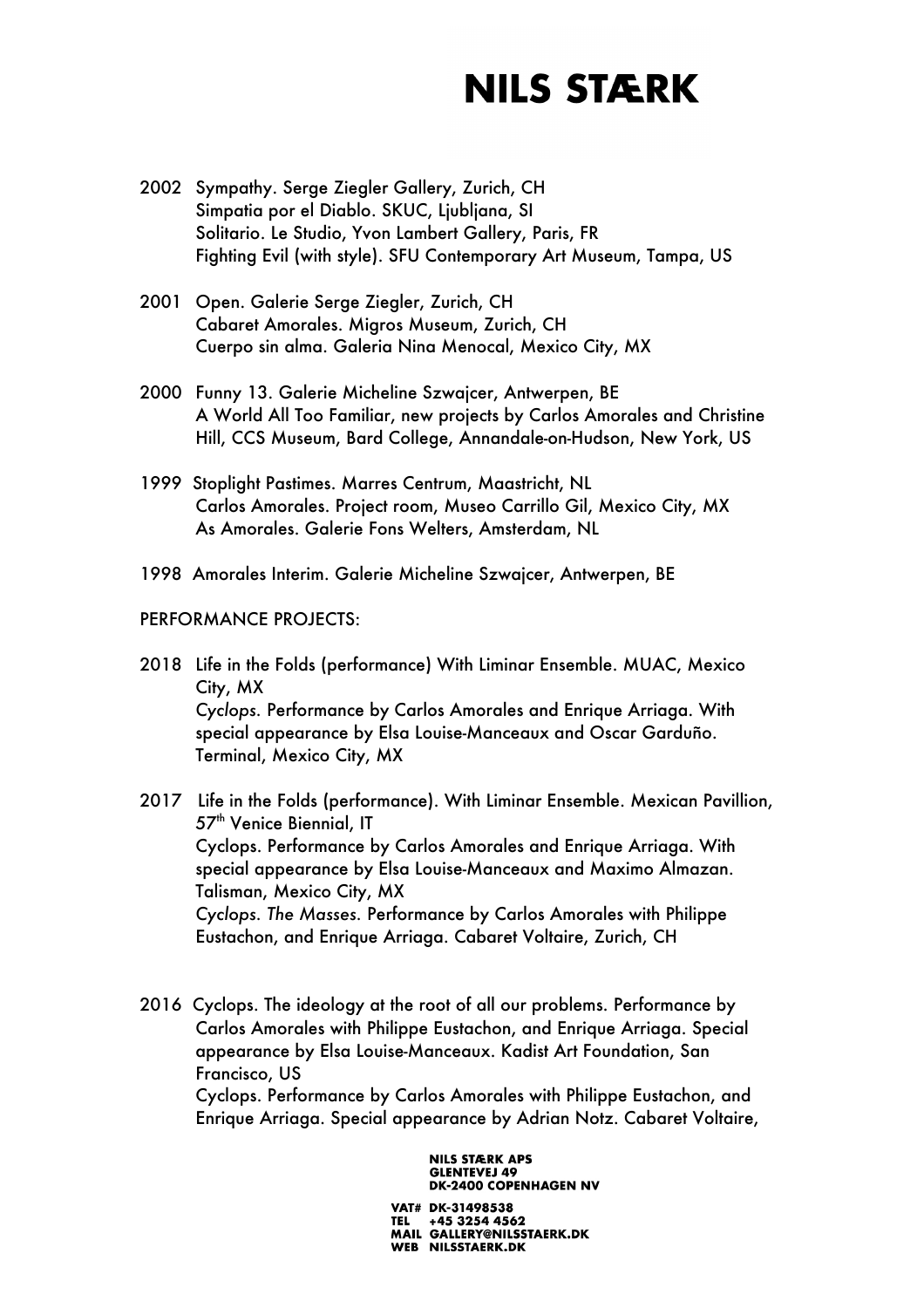Zurich, CH

Buro Fantasma (performance). Carlos Amorales with Enrique Arriaga, Isaac Olvera and the journalists Christian Gómez, Lizbeth Hernández and Andrea Cuevas. Museo Universitario de Arte Contemporaneo, Mexico City MX

Dale Like. Carlos Amorales with Elsa Louise-Manceaux, Corina Koch and Estudio Amorales. Bucardon, Mexico City, MX

- 2015 Dale Like. Carlos Amorales with Elsa Louise-Manceaux, Corina Koch and Estudio Amorales. Obrera Centro, Mexico City, MX
- 2013 Erased Symphony. Carlos Amorales with Klangforum Wein. Donau Festival, Krems, AT
- 2010 El texto de W.G. Sebald. VIII SITAC: Blind Spots / Puntos Ciegos. Teatro Julio Castillo, Mexico City, MX
- 2009 Felix Kubin en concierto. Pasaje America, and Museo de Arte Moderno, Mexico City, MX
- 2008 Discarded spider webs. Performance with Cincinnati Ballet, organized by Contemporary Arts Center, Cincinnati, US Nuevos Ricos presenta Damo Suzuki. Pasaje America, Mexico City, MX
- 2007 Spider Galaxy. Museo Tamayo Arte Contemporaneo, Mexico City, Mexico; and Performa Biennial, New York, US Escultura Social: A New Generation of Art from Mexico City. Museum of Contemporary Art, Chicago, US Album release party by Dick el Demasiado, Silverio and Jessy Bulbo. Nuevos Ricos at La Burbuja. Mexico City, MX Mugre en Concierto. Residencias Local, Torres Tequendama, Bogota, CO Noche Blanca. Presentation of Nuevos Ricos in collaboration with Carlos Amorales. Matadero, Madrid, ES
- 2006 Art Perform. Art Basel, Miami Beach, US Nuevos Ricos vs. New Moldavians. In collaboration with Pavel Braila. Schauspielfrankfurt, Frankfurt, DE Nuevos Ricos. Appetite, Buenos Aires, AR Explotando Gueros Tour. Various cities, MX Hiperpop. Processos Oberts Festival, Terraza, ES Transit. Performance program, Frankfurt Fine Art Fair, Frankfurt, DE

**NILS STÆRK APS GLENTEVEJ 49 DK-2400 COPENHAGEN NV**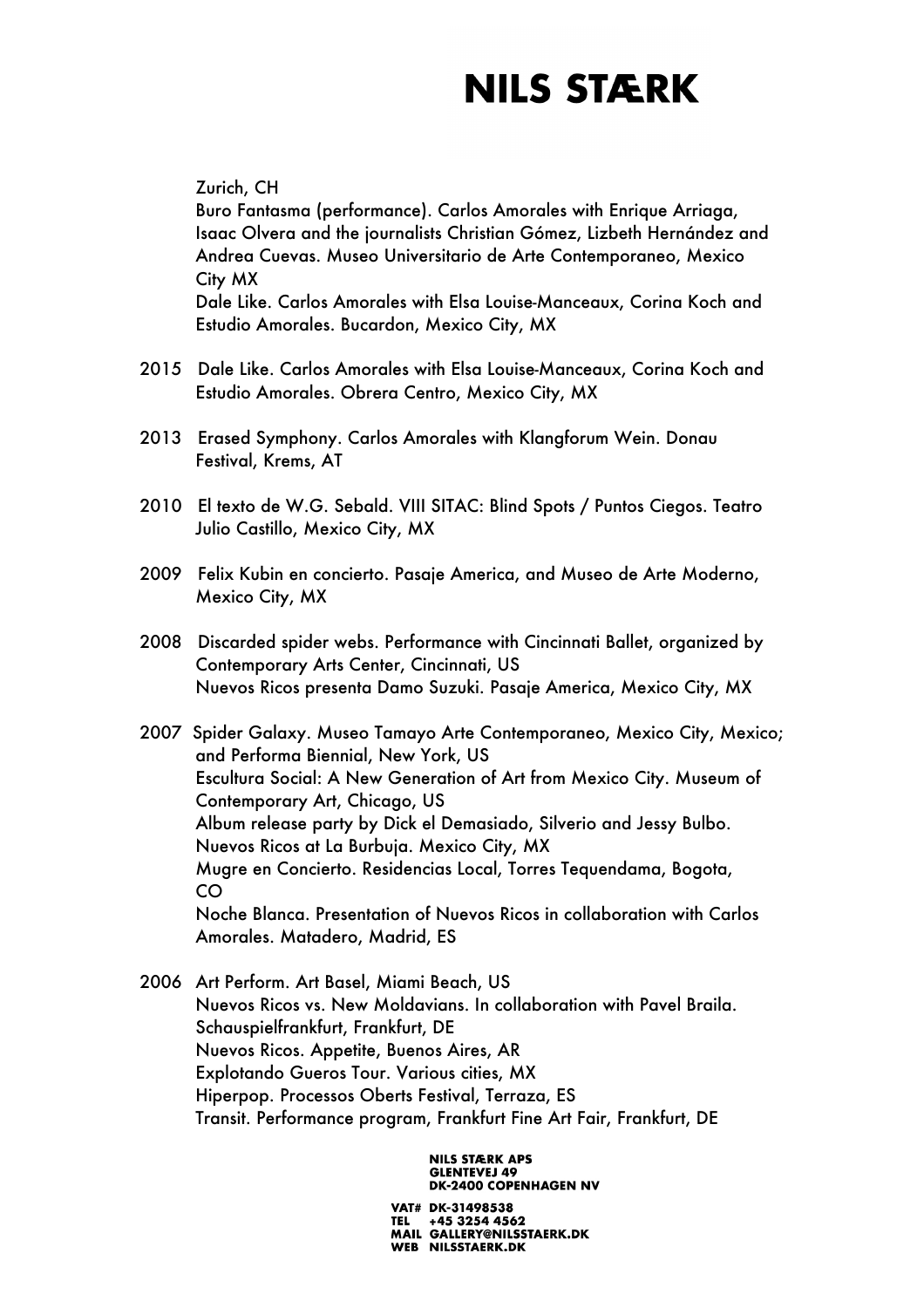2005 In Gold We Trust. Nuevos Ricos winter tour 2005. New York, Madrid, Barcelona, Geneva, and Mexico City. Including: Nuevos Ricos = USA. Organized by Creative Time, Gavin Brown's Passerby, New York, US and Nuevos Ricos en Concierto. Casa Encendida, Madrid, ES Titan. Nuevos Ricos label presentation. Nacional Financiera, Mexico City, MX. Aux Raus in Mexico. Nuevos Ricos. Various venues, Mexico City, MX

Capitalismo Barato. Nuevos Ricos at Lunario, Mexico City, MX.

2004 Localismos. Mexico City Downtown Area, MX. Working Class Today… Mañana Nuevos Ricos! KBB, Barcelona, ES. Nuevos Ricos Franchise. Musik Total III, De Appel, Amsterdam, NE. Carlos Amorales and Julian Lede play Nuevos Ricos. SonarLab, Sonar, Barcelona, ES.

2003 Amorales vs Amorales, Challenge 2003. Tate and Egg Live, Tate Modern, London, UK Amorales vs Amorales, Challenge 2003. SF MOMA, San Francisco, UK. Amorales vs Amorales, Challenge 2003. Hebbel Theatre, Berlin, DE. UK is almost OK. 24-7 Gallery, London, UK. Devil Dance. Museum Boijmans van Beunigen, Rotterdam, NL.

- 2002 Living like a lover with a radar phone. Project, Dublin, IE.
- 2001 Amorales vs Amorales, The Overexcited Body. Sesc Pompei, Sao Paolo, BR. Amorales vs Amorales. inSite 2000, Tijuana, MX. Amorales vs Amorales. inSite 2000, San Diego, US.
- 2000 Amorales vs Amorales, Au dela du spectacle. Centre Georges Pompidou, Paris, FR Los Mutantes /2. In collaboration with Michael Blum. Mexico City streets and El Caracol, MX
- 1999 Amorales vs Amorales, Peace. Migros Museum, Zurich, CH. Los Mutantes/1. In collaboration with Joan Jonas. Mexico City streets and El Caracol, MX.
- 1997 Amorales in conversation with... Superbarrio. Performance/lecture. De Balie, W139, RABK, Amsterdam, NL. Amorales Table Dance. W139, Amsterdam, NL

**NILS STÆRK APS GLENTEVEJ 49 DK-2400 COPENHAGEN NV**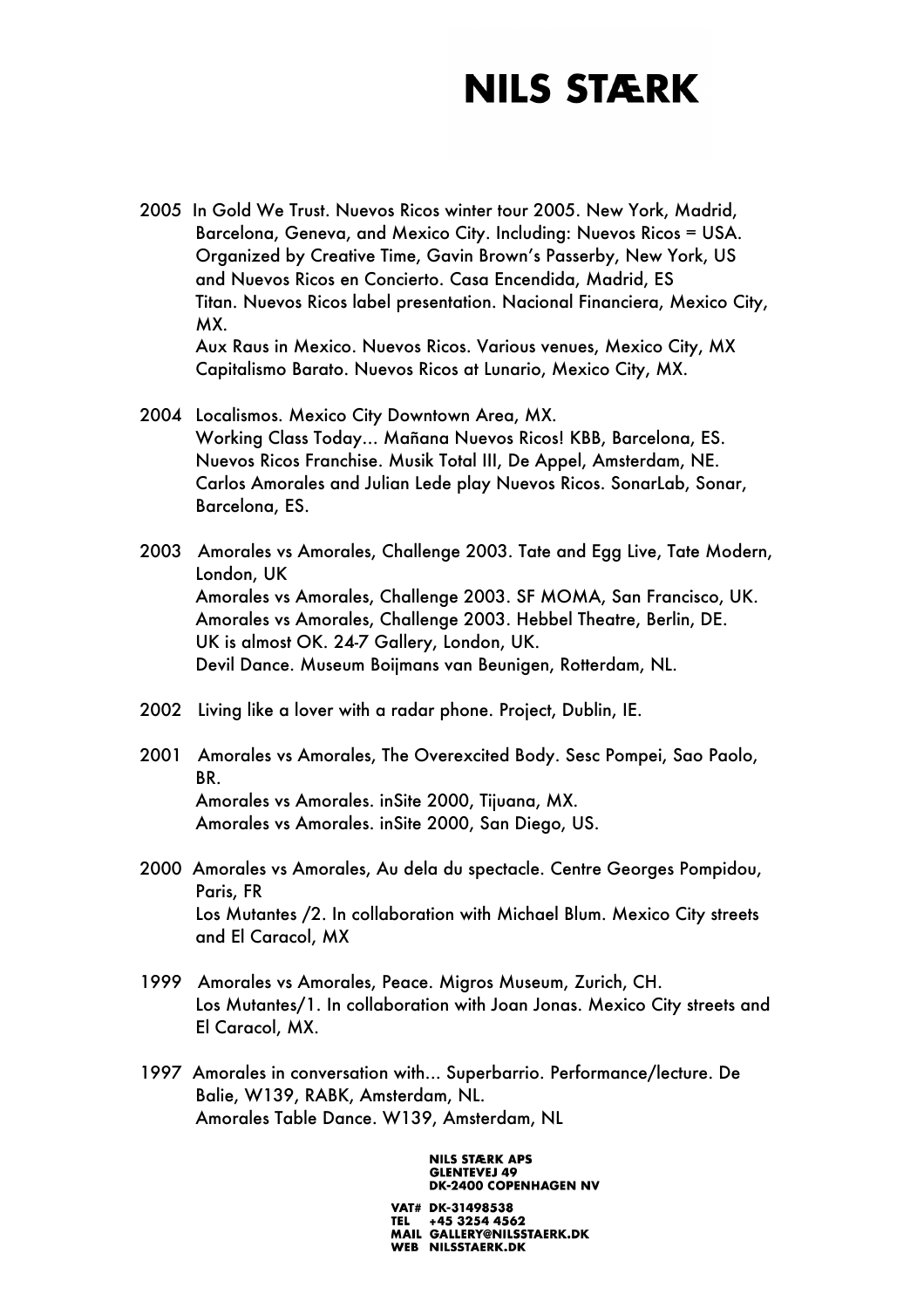Niet de kustvlaai, Interim Performance. Westergas Fabriek, Amsterdam, NL.

#### GROUP EXHIBITIONS:

2021 The  $4<sup>th</sup>$  Mediterranean Biennale: Living Together - Crossing Borders, The Haifa Mediterranean Biennale, IL. El Tiempo en las Cosas, Museo Amparo, MX. *The Last Tenant*. Masa Galeria, Mexico City, MX *El origen del mundo. Instituto de Vision. Medellin, CO Joaquin Orellana: The Spine of Music*. Americas Society, New York, US *X Aniversario del Movimiento Cherani*. Museo de Sitio, Cheran, Michoacan, MX *Oku Noto Triennale 2020+,* Suzu, Ishikawa, JP *Carlos Amorales & Dr. Lakra.* kurimanzutto out east. East Hampton, New York, US

2020 *Siembra*. kurimanzutto, Mexico City, MX *Al filo de la navaja.* Museo Jumex, Mexico City, MX. *Joaquín Orellana: The Spine of Music.* Americas Society, New York, US. XIV Bienal FEMSA. Centro Cultural Antiguo Colegio Jesuita, Pátzcuaro, MX. *El circulo que faltaba,* Museo Amparo, Mexico City, MX *The Missing Circle.* Museo Amparo, Puebla, MX *Inestimable Chance*. FEMSA Biennial, Michoacan, MX *In the Eye of Bambi.* Whitechapel Gallery, London, UK

2019 *The Missing Circle.* Museum of Modern Art of Medellin MAMM, Medellin, CO BIG ORCHESTRA, Schirn Kunsthalle, Frankfurt, DE La Biennale Internationale d'Art Mural, La Carré, Lille, FR Words/Matter: Latin American Art and Language at the Blanton, Blanton Museum of Art, Austin, US. *Immortality.*5th Ural Industrial Biennale of Contemporary Ekaterinburg, RU. Dick Verdult & in The Bakery, Annet Gelink Gallery, Amsterdam, NL. End of Future. La Tallera Siqueiros, Cuenavaca, MX. El círculo que faltaba. Museo de Arte Moderno de Medellín (MAMM), Medellín, CO. *The Night Face Up.* Bunkier Sztuki Gallery, Krakow, PL

*Reverberations*. Museo Espacio. Aguascalientes, MX

#### **NILS STÆRK APS GLENTEVEJ 49 DK-2400 COPENHAGEN NV**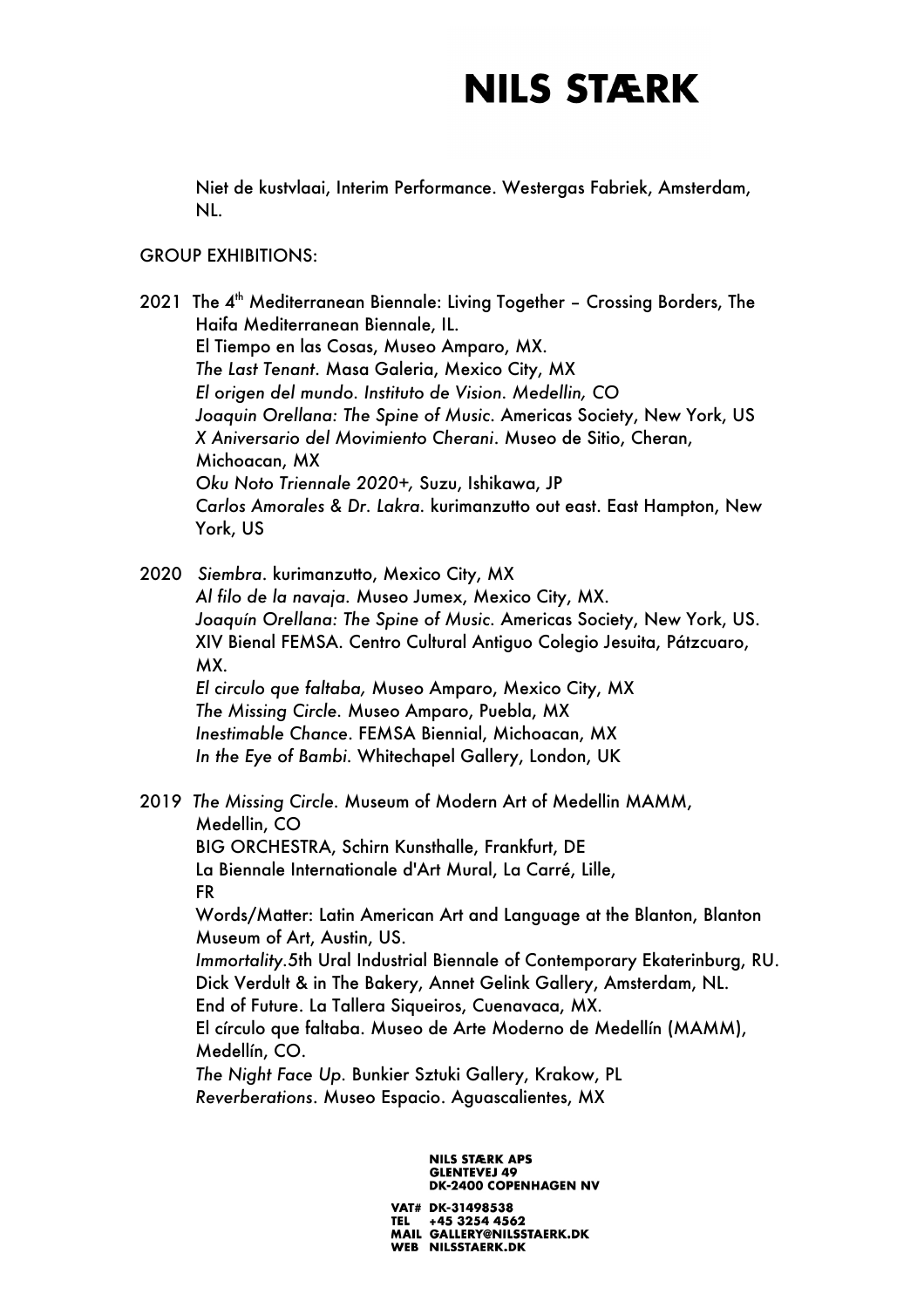*Ghost Demonstration*. Frieze Live, London, UK

2018 La Ciudad de México en el Arte, Travesía de Ocho Siglos. Museo de la Ciudad de México, Mexico City, MX Protesta Fantasma, Centro de las Artes, Monterrey, MX. *Ways of Hearing.* Laboratorio Arte Alameda, Mexico City, MX *Gerrit turns 50, Willem only 20.* Gerrit Rietveld Academie, Amsterdam, NL *The Origins of the Night.* Bienal SIART, La Paz, BO *Scripted Reality.* Museo Jumex, Mexico City, MX. *Protesta Fantasma*. Parque Fundidora. Monterrey, MX *PLAY*. City Circuit for Contemporary Art. Kortrijk, BE *The Radical Imaginary: The Social Contract.* VOX. Centre de l´image contemporaine. Montreal, CA *Proposal.* Collection Gast, Archivos Nacionales de Aruba. Aruba. *Out of Words.* Roda Sten Konsthall. Gothenburg, SE *Luz Negra.* Centre de Cultura Contemporanea de Barcelona, ES *Hibridos: El cuerpo como imaginario*. Museo Nacional del Palacio de Bellas Artes. Mexico City, MX *Départ*. Galeria Solo. Madrid, ES

2017 Learn to Fuck Yourself. Cabaret Voltaire, Zurich, CH. The Art Joy. Manif d´art 8: The Quebec City Biennal. Musée national des beuxs-arts du Quebec, CA. Dreams&Dramas. Law as Literature. neue Gesellschaft für bildende Kunst (nGbK). Berlin, DE How to read el Pato Pascual: Disney's Latin America. Mak Center for Art and Architecture at the Schindler House. Los Angeles, US *Progeny!* EFA Project Space. New York, US *Reverberations.* MUAC, Mexico City, MX

2016 The Nine Day Week. A Project by Gabriel Lester. Contemporary Art Centre, Vilnius. LT Poetics of Degrowth. How to Live Better with Less? XII FEMSA Biennial. Monterrey, MX. What We Have Overlooked. A Collection presentation of Museum Arnhem. Framer Framed, Amsterdam, NE Unresolved. De Appel Arts Center, Amsterdam, NE El tormento y el éxtasis. Esbaluard, Museu d´ art modern i contemporani de palma. Mallorca, ES. Arte para la nacion. Galeria del Palacio Nacional. Mexico City, MX. Caleidoscopio y Romepcabezas. Latinoamerica en la Coleccion MUSAC. Centro Atlántico de Arte Moderno. Las Palmas de la Gran Canaria, ES.

#### **NILS STÆRK APS GLENTEVEJ 49 DK-2400 COPENHAGEN NV**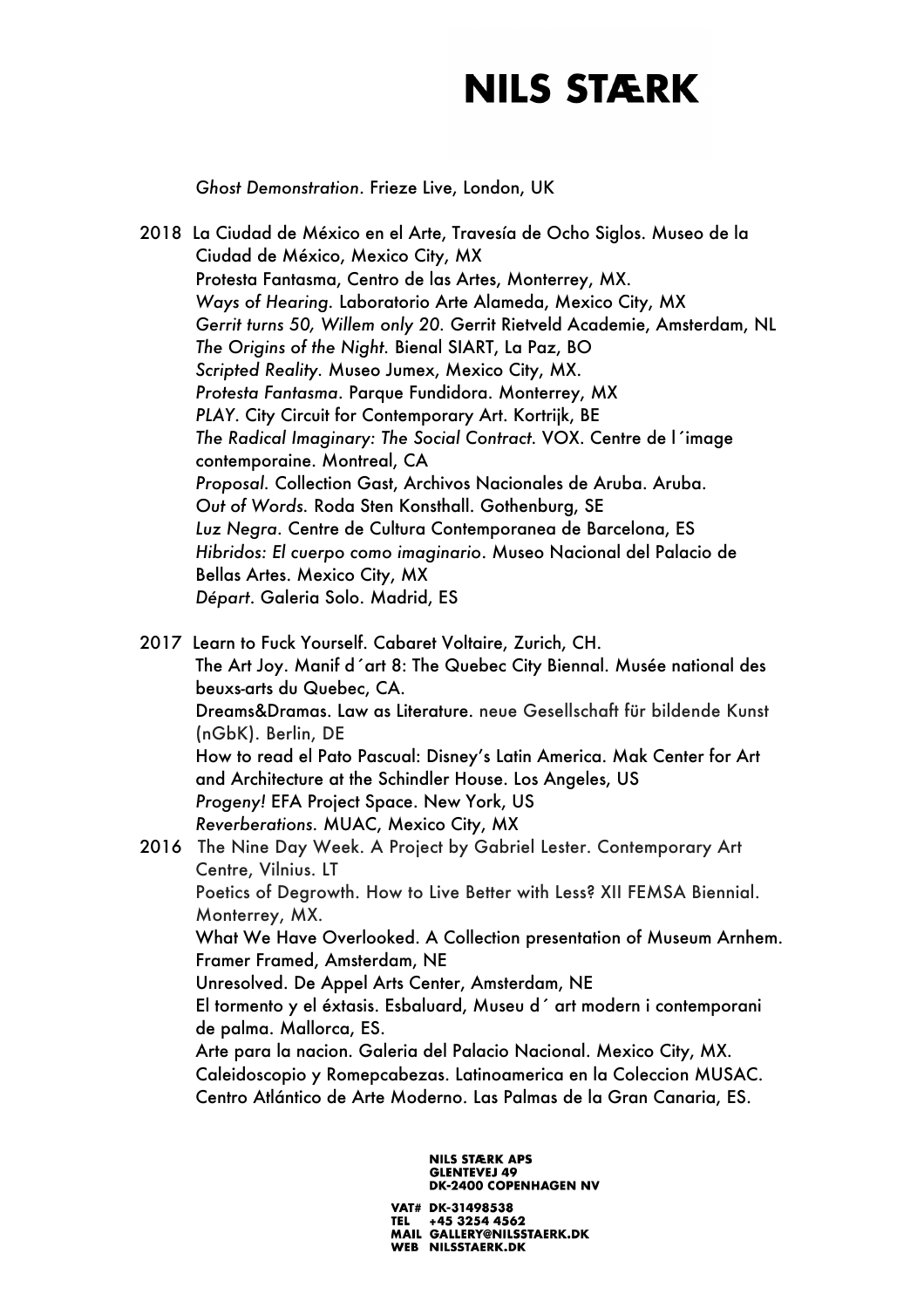Rastros y vestigios. Indagaciones sobre el presente. Antiguo Colegio de San Ildefonso. Mexico City, MX. Text and it´s Performance. Bunkier Sztuki Gallery. Krakow, PL. Can You Hear Me? Music Labels by Visual Artists. Printed Matter. New York, US. Gravedad. Casa del Lago, UNAM. Mexico City, MX Plato Video 06 - Modernism. Plato Ostrava Platform. Ostrava City Gallery, CZ. Under The Same Sun: Art from Latin America Today. Museo Jumex, MX City, Mexico; and South London Gallery, London, UK. *De muerte presente. Muerte en el arte contemporaneo mexicano*. Kunstmuseum Heidenheim. Heidenheim, DE 2015 About trees. Zentrum Paul Klee. Bern, CH PANGRAMMAR. P!, New York, US. The Fine Print: Artwork from Highpoint Editions. Hopkings Center for the Arts, Minneapolis, US. 12ª Bienal de la Habana. Havana, CU 4ª Trienal Poli/Grafica de San Juan. San Juan, PR. The Eye Me Not, The Man Who Did All Things Forbidden and Amsterdam. Screening and discussion. The Mistake Room, Los Angeles, US. The Man Who Did All Things Forbidden. Screening and artist talk at Philadelphia Art Museum, US. The Man Who Did All Things Forbidden. Screening at Art Exchange, University of Essex, US. Can You Hear Me? Music Labels by Visual Artists. Onomatopee, Eindhoven, NL.

Fatamorgana. Galleria Enrico Astuni, Bologna, IT.

Papermania. Museum der Kunst der Westküste, Alkersum/Foehr, DE. FICUNAM. International Film Festival from the National University of Mexico, Mexico City, MX.

Year of Mexico in the UK: Carlos Amorales. Turner Contemporary´s Sunley Gallery, Kent, UK.

Las Variaciones de Sebald. Centro de Cultura Contemporanea de Barcelona, ES.

2014 Transcripciones. Museo Universitario del Chopo, Mexico City, Mexico. MoMA Studio: Beyond the Cut-Out. Museum of Modern Art, New York, US.

Treasures of the Tamayo Museum, Mexico City. Museum of Contemporary Art San Diego, US.

10<sup>th</sup> Shanghai Biennial. Shanghai, CN.

**NILS STÆRK APS GLENTEVEJ 49 DK-2400 COPENHAGEN NV**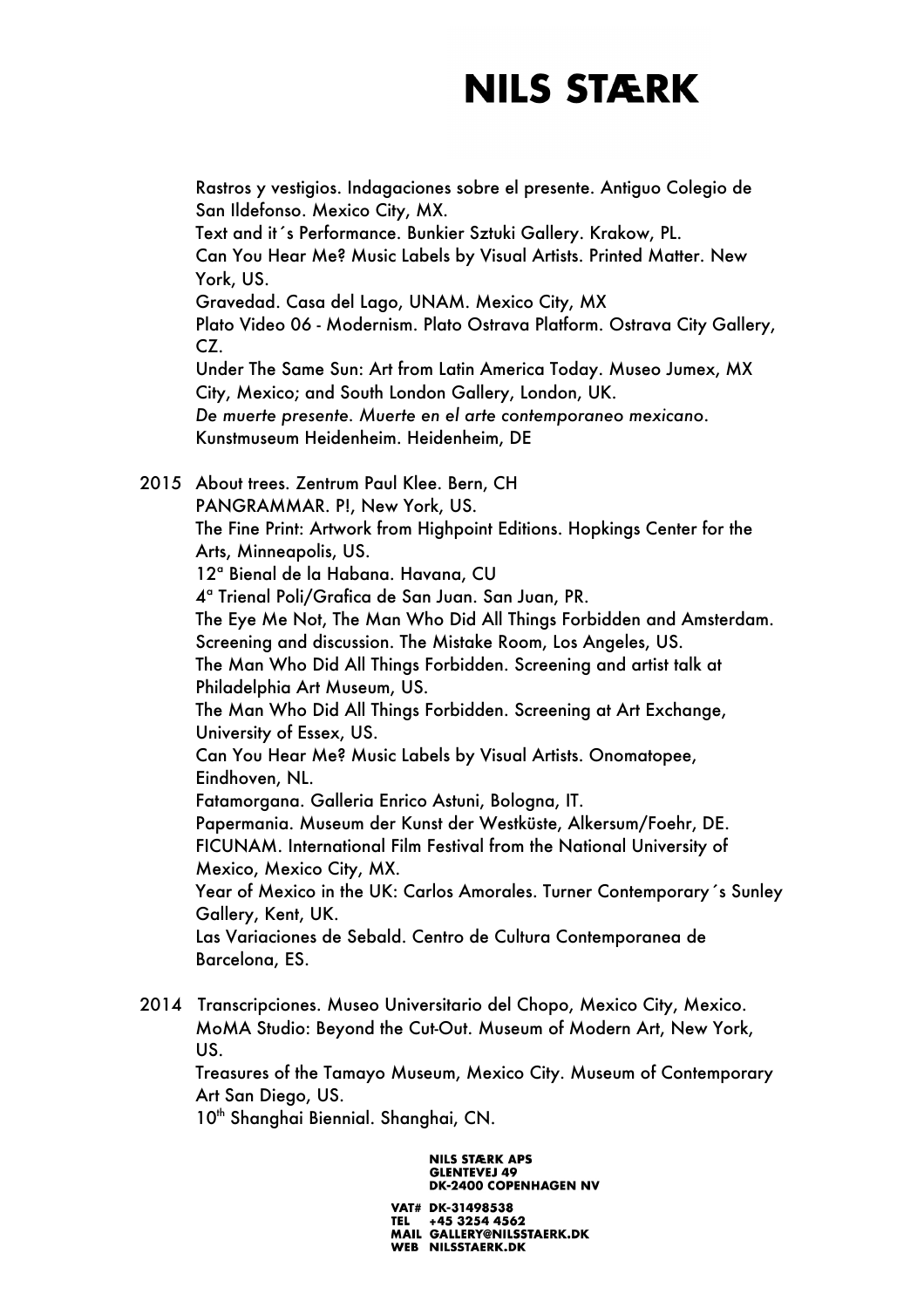8<sup>th</sup> Berlin Biennale for Contemporary Art. Berlin, DE The Man Who Did All Things Forbidden. Screening at Center of Contemporary Art, Ujazdowzki Castle, Warsaw, PL. Under the same sun: Art from Latin America today. Salomon R. Guggenheim Museum, New York, US. FICUNAM. International Film Festival from the National University of Mexico, Mexico City, MX. Epicenter: Conversations and Discussions Between Artists. Parra & Romero Gallery, Ibiza, ES. The pursuit of public happiness? Arratia Beer Gallery, Berlin, DE Idiorrhythmie – an Experiment. Frappant e.V., Hamburg, DE. Highpoint Editions. Ascend Capital Management, Minneapolis, US. Narrativas culturales. Paula Alonso Gallery, Madrid, ES

2013 The Marvelous Real. Museum of Anthropology. University of British Columbia, Vancouver, CA. The Tolerant Home. Chambres des Canaux, Amsterdam, NL. Solitudes. Multiple isolations. Centro Cultural de España, Mexico City, MX. Horrorizados. Sentimientos extremos del miedo en el arte contemporaneo. Exhibition Room City Hall, Huesca, ES. Notas contra Notas. Museo Carrillo Gil, Mexico City, MX. Order, Chaos, The Space Between. Phoenix Art Museum, Phoenix, US Re:emerge, Towards a New Cultural Cartography. Sharjah Biennial 11, Sharjah, AE Migraciones, Territorios y Fronteras. Universitat Politecnica de Valencia, Valencia, ES. Jose Guadalupe Posada: transmisor. MUNAL, Mexico City, MX. 2012 What Does a Drawing Wants? Beirut, Cairo, EG

- Hombres entre las Ruinas. Fundacion Teoretica, San Jose, CR. The Deep of the Modern. Manifesta 9, Genk, BE. Extrangerias. Museo Universitario de Arte Contemporaneo, Mexico City, MX. Tour d'Horizon- Werke aus der Sammlung. Migros Museum für Gegenwarts Kunst, Zurich, CH. Highpoint Editions- Decade One. The Minneapolis Institute of Arts, Minneapolis, US. Posada bis Alys- Mexikanische Kunst von 1900 bis Heute. Kunsthaus Zurich, CH
- 2011 Mexico: Expected/Unexpected. Museum of Contemporary Art San Diego,

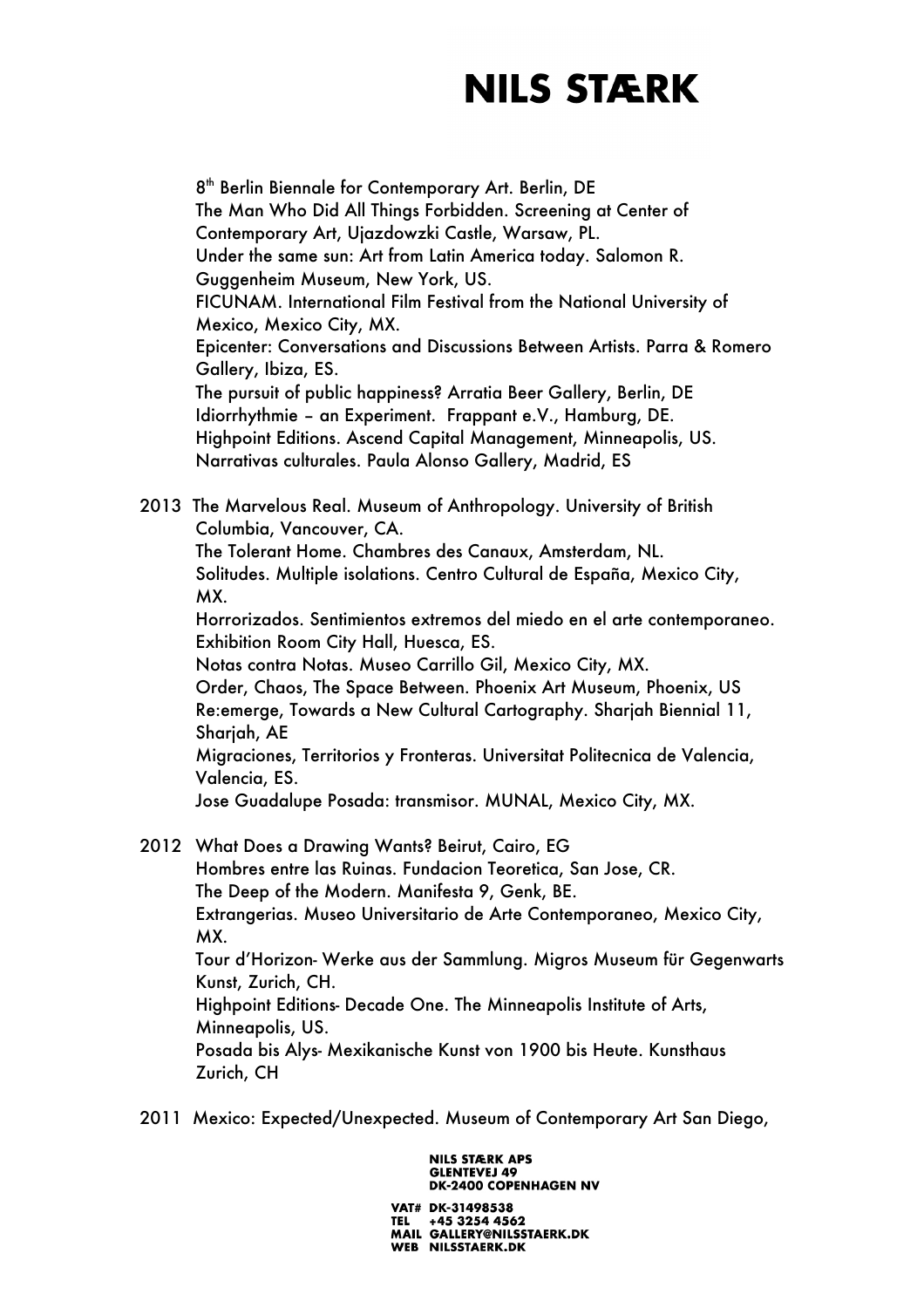La Jolla, US. Of Bridges and Borders. CCBA, Buenos Aires, AR. Two Versions of the Imaginary. Annet Gelink Gallery, Amsterdam, NL Distant Star. Regen Projects, Los Angeles, US. Estrella Distante. kurimanzutto Gallery, Mexico City, MX. Cartografías de arte contemporaneo. Instituto Coahuilense de Cultura, Saltillo, MX. Proyecto Juarez. Matadero, Madrid, ES. DADA in Moscow. Moscow Biennial, Moscow, RU. Nuit Blanche. Lycée Jacques Decour, Paris, FR. Tiempos Violentos. Museo de Arte Carrillo Gil, Mexico City, MX Lovecraft. With Rosana Schoijet, Centro Fotografico Manuel Alvarez Bravo, Oaxaca, MX. 2010 The Metamorphosis-International Contemporary Art Exhibition. Other Gallery Shanghai Space, Shangai, CH. [re]wind 4.0: Contemporary Video Art, 2000-2009. DePauw University Campus, Greencastle, US. Twilight of the Idols. Galería Casado Santapau, Madrid, ES Still/Moving. The Israel Museum, Tel Aviv, IL Al calor del pensamiento. Daros Latin American Collection, Sala de Arte Ciudad Grupo Santander, ES Repeat All. Centro Cultural Chacao de El Rosal, VE La Trama se Complica. MARCO, Monterrey, MX MODELOS PARA ARMAR. Pensar Latinoamerica desde la Coleccion MUSAC. MUSAC - Museo de Arte Contemporaneo de Castilla y Leon, ES El Efecto Dracula. Museo Universitario del Chopo, Mexico City, MX These Gifts Must Always Move. Sutton Gallery Project Space, Melbourne, AU Touched: Liverpool Biennial. Special project graphic intervention, Liverpool, UK Historias en Movimiento > Video. Cine. Animacion. Sonido. Museo Provincial de Bellas Artes de Santiago del Estero, AR ¡Afuera! Arte en Espacios Públicos. Various spaces, Cordoba, AR ¡Sin Techo está pelón! Festival Internacional Cervantino, Guanajuato, MX Hareng Saur: Ensor and Contemporary Art. MSK and SMAK, Gent, BE Cauce Critico. Casa Metropolitana, Mexico City, MX

2009 Mythologies. Haunch of Venison, London, UK Un Certain Etat du Monde? Garage, Moscow, RU 10ª Bienal de la Habana. Havana, CU 2º Trienal Poli/Gráfica de San Juan. San Juan, PR

> **NILS STÆRK APS GLENTEVEJ 49 DK-2400 COPENHAGEN NV**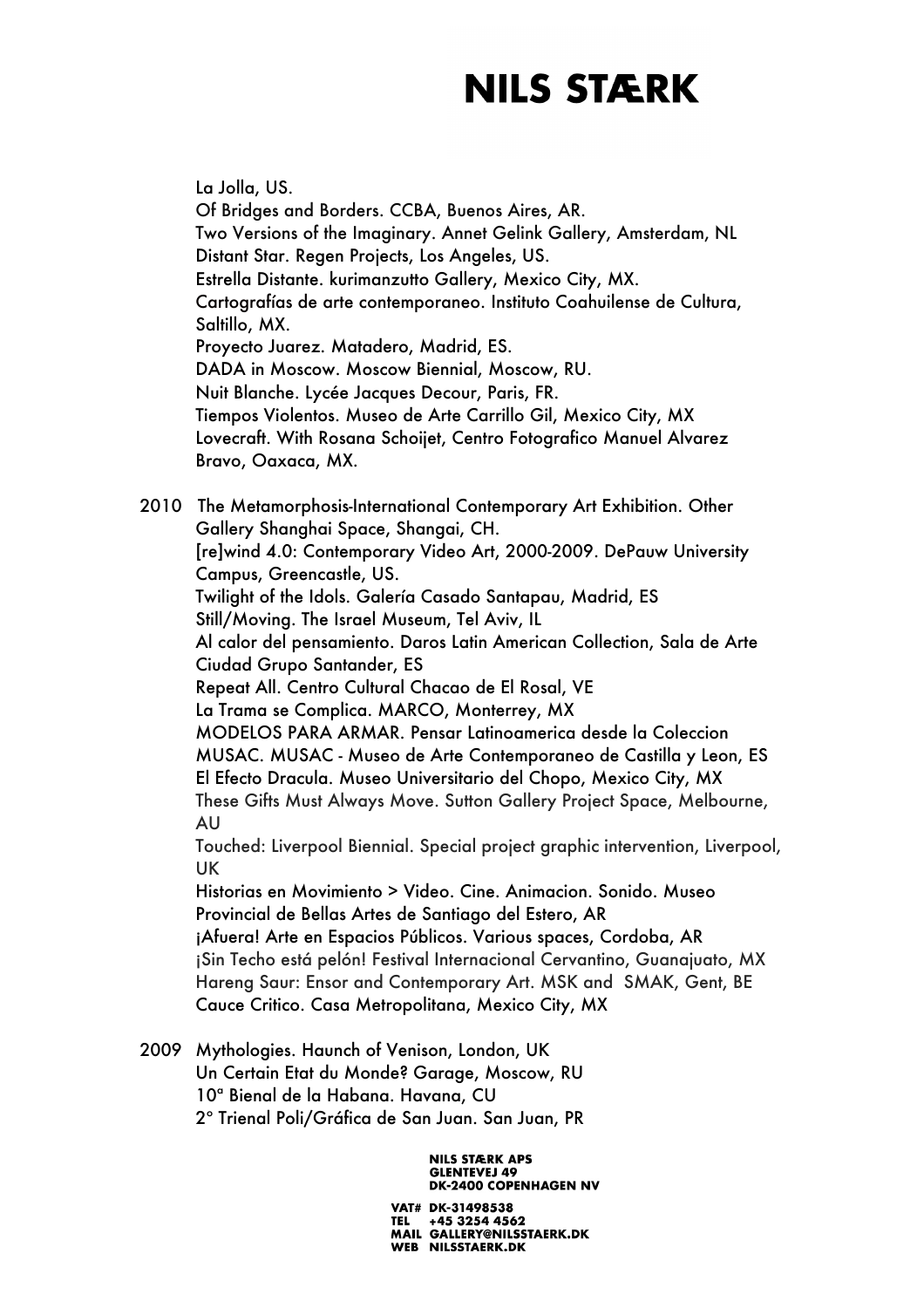Repeat All. Museu da Imagem e do Som, São Paulo, BR El Ser y La Nada. La Coleccion Jumex, Mexico City, MX This is Sculpture. Tate Liverpool, Liverpool, UK Extranjeros en la Cultura. Fundacion Telefonica, Buenos Aires, AR Acciones Disolventes. Centro Cultural Cachao, Caracas, VE Slash: Paper under the Knife. Museum of Art and Design, New York, US Eerie & languid- explorations about responsibilities and values. Artisterium, Tbilisi, GE

2008 Locked in. Casino Luxembourg, LU

Martian Museum of Terrestrial Art. Barbican Art Gallery, London, UK The Rocky Mountain People Show. Galleria Civica di Arte Contemporanea, Trento, IT La Era de la Discrepancia. MALBA, Buenos Aires, AR El Norte del Sur. Galeria Baro Cruz, São Paulo, BR Turn and Widen. 5th Seoul International Media Art Biennial. Seoul, KR Distopia. Museo de Arte, Universidad Nacional de Colombia, Bogota, CO Mexico Expected Unexpected. La Maison Rouge, Paris, FR Viva la Muerte! Centro Atlantico de Arte Moderno, Las Palmas de la Gran Canaria, ES Pasions Privadas, Visions Publicas. MARCO, Vigo, ES The Promised Land. Chelsea Art Museum, New York, US Escultura Social: A New Generation of Art from Mexico City. Alameda Art Museum, San Antonio, US Inauguracion del nuevo espacio. kurimanzutto Gallery, Mexico City, MX RISK Cinema. Harn Museum of Art, Gainesville, Florida, US In Transitions: Drift. National Center for Contemporary Art, Ekaterinburg and Moscow, RU Psychedelic. Southeastern Center for Contemporary Art, Winston-Salem, North Carolina, US 41 Salon Nacional de Artistas. Cali, CO Animale Roto. Museo de Arte Moderno, Ciudad de México, MX In Transition Russia 2008. National Center for Contemporary Art, Moscow, RU Zonas de Riesgo. Caixa Forum, Barcelona, ES

2007 Star Power, Museum as Body Electric. Museum of Contemporary Art Denver, US All About Laughter. Mori Art Museum, Tokyo, JP Escultura Social: A New Generation of Art from Mexico City. Museum of Contemporary Art, Chicago, US La Era de la Discrepancia. MUCA, Mexico City, MX

> **NILS STÆRK APS GLENTEVEJ 49 DK-2400 COPENHAGEN NV**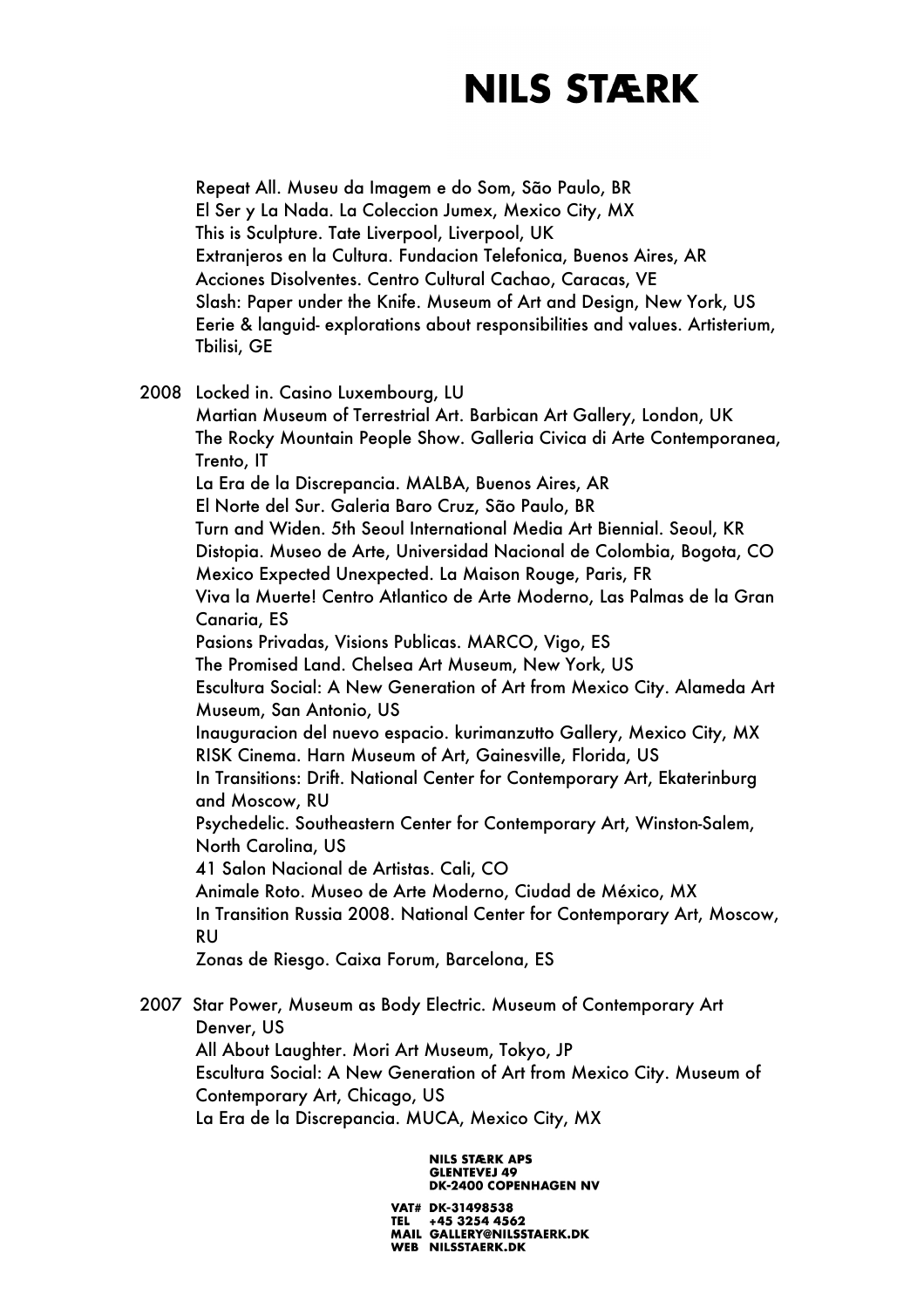Wherever We Are. San Francisco Art Institute, San Francisco, US We Are Your Future. Moscow Biennial, Moscow, RU Viva Mexico! Zacheta Art Gallery, Warsaw, PL Reconstructions II. Sudeley Castle, UK Repeat All II. Matucana 100, Santiago de Chile, CL Proyecto Juarez. Ciudad Juarez, Chihuahua, MX Dark Mirror. Montevideo/ TBA, Amsterdam, NL Viva La Muerte! Kunsthalle Wien, Wien, AT Geopoliticas de la Animacion. Centro Andaluz de Arte Contemporaneo, Sevilla, ES Theatre of Cruelty. White Box, New York, US New Perspectives in Latin American Art, 1930–2006: Selections from a Decade of Acquisitions. Museum of Modern Art, New York, US Existencias. MUSAC - Museo de Arte Contemporaneo de Castilla y Leon, ES Paperback. Ediciones baratas. Fundación Luis Seoane, Coruna, ES

2006 Hot Spots. International Film Festival Rotterdam, NL

Speed. Gallery Barbara Thumm, Berlin, DE

Image Bank for an Everyday Revolutionary Life. Red Cat, Los Angeles, US

Anagramme. MAC's Grand Hornu - Musée des Arts Contemporains, Hornu, **BF** 

Melancholie. Genie und Wahnsinn in der Kunst. Neue Nationalgalerie, Berlin, Neues Museum Weimar, DE

Video installations by Carlos Amorales & Javier Viver. Location One, New York, US

Videopulsiones. Tecnologias do sentiment. Galería da ESAD, Caldas da Rainha-Portugal, PT

Los Angeles-Mexico Complejidades y Heterogeneidad.

Fundacion/Coleccion Jumex, Mexico City, MX

Historias Animadas. Caixa Forum, Barcelona, Sala Rekalde, Bilbao, Spain; Le Fresnoy, Tourcoing, FR

Art Unlimited. Basel Art Fair, Basel, CH

Human Game. Fondazione Pitti Immagine, Stazione Leopolda, Florence, IT

Propia Vision (Our Vision). The Queens Museum of Modern Art, New York, US

Distor. Museo Carrillo Gil, Mexico City, MX.

Cruce de miradas. Coleccion Patricia Phelps de Cisneros. Museo del Palacio de Bellas Artes, Mexico City, MX

Esquiador en el fondo de un pozo. Fundacion/Coleccion Jumex, MX

#### **NILS STÆRK APS GLENTEVEJ 49 DK-2400 COPENHAGEN NV**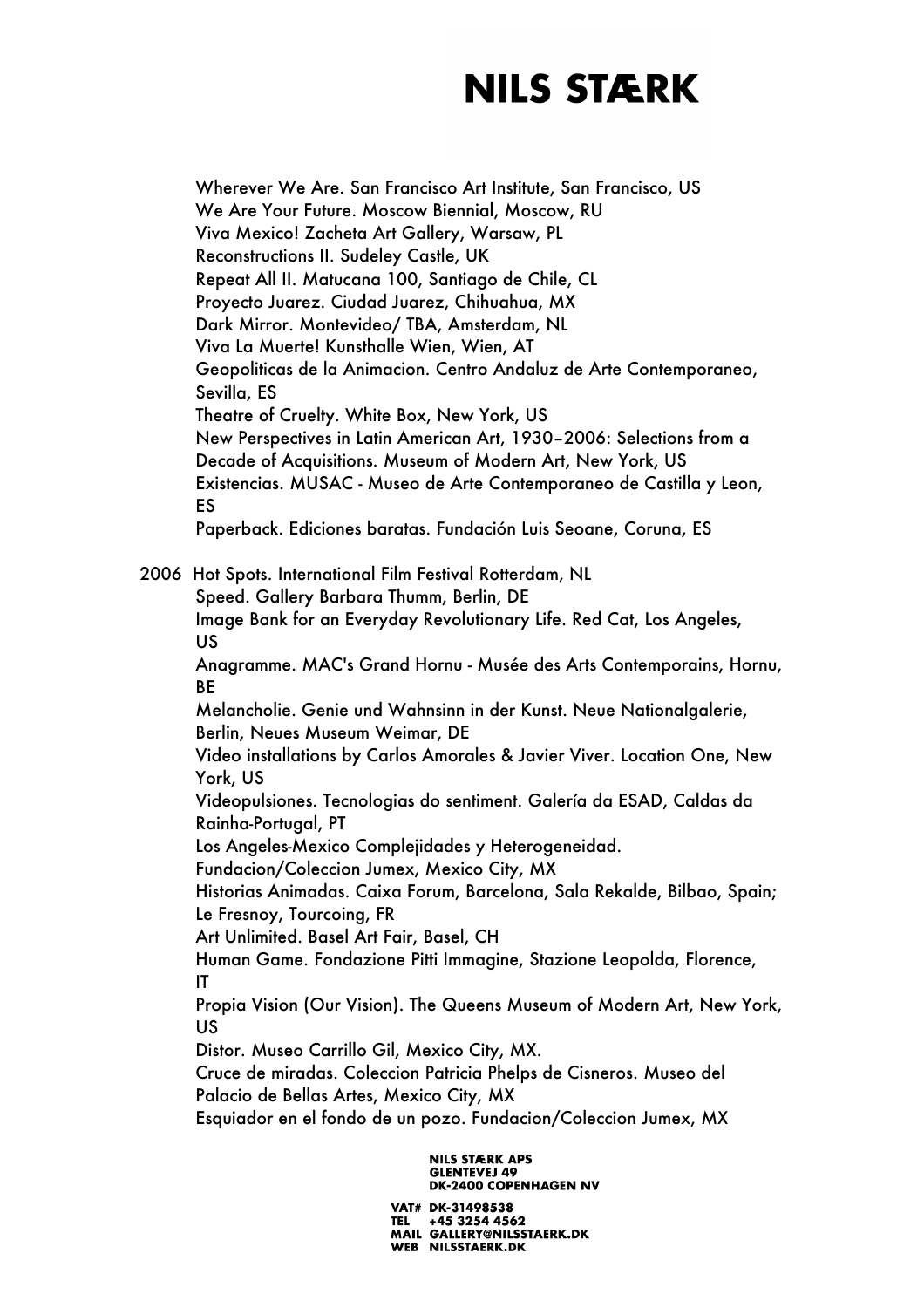City, MX Repeat All. Totti du Monde, Vevey, CH Wherever we go. Spazio Oberdan, Milan, IT SF International Animation Showcase. SF MoMA, San Francisco, US The Exotic Journey Ends. Foksal Fundation, Warsaw, PL Version Animée. Centre pour l'image contemporaine, Saint-Gervais Genève, CH Danke Schön. Museum voor Moderne Kunst Arnhem, Arnhem, NL Heterotopias. Plataforma 2006, varias sedes, Puebla, MX

2005 Zero Interest /Interessi Zero. Galleria civica de Arte Contemporanea, Trento, IT Identità e nomadismo. Palazzo delle Papesse-Centro Arte Contemporanea, Siena, IT Exhibicion de Reapertura. Museo Experimental el ECO, Mexico City, MX Nuevos Ricos. V Bienal de Mercosur, Puerto Alegre, BR The Pantagruel Syndrome. T3 – Torinotriennale tremusei, Torino, IT Threat Zone. Triangle Project Space, San Antonio, Texas, US

2004 Origami Bomb. Project Room, Annet Gelink Gallery, ARCO, Madrid, ES A Fripon, Fripon et demi. Collection Lambert, Avignon, FR Imagine Limerick. EV+A, Limerick, IE Moving Outlines. Contemporary Museum, Baltimore, US. We Are the World. Museum Boijmans van Beunigen, Rotterdam, NL Don't call it performance. Centro Andaluz de Arte Contemporaneo, Sevilla, ES; Museo de Barrio, New York, US. Netherlands Film Festival. Central Museum Utrecht, Utrecht, NL. Dicen que finjo o miento. La ficcion revisada. Central de Arte Guadalajara, MX Amsterdammned. Kunsthallen Braanderigarden, DK Contested Fields. Des Moines Art Center, Des Moines, US

- 2003 We Are the World. Dutch Pavillion, Venice Biennial, Venice, IT Armour. Fort van Asperen, NL Mexico Attack! Chiesa di San Matteo, Associazione Prometeo, Lucca, IT. M\_ARS. Graz Kunstverein, Garz, AT Independence. South London Gallery, London, UK Mexico Iluminado. Freedman Gallery, Albright College, Philadelphia, US
- 2002 Coartadas/Alibis. Witte de Wit, Rotterdam, NL

**NILS STÆRK APS GLENTEVEJ 49 DK-2400 COPENHAGEN NV** VAT# DK-31498538

TEL +45 3254 4562<br>MAIL GALLERY@NILSSTAERK.DK WEB NILSSTAERK.DK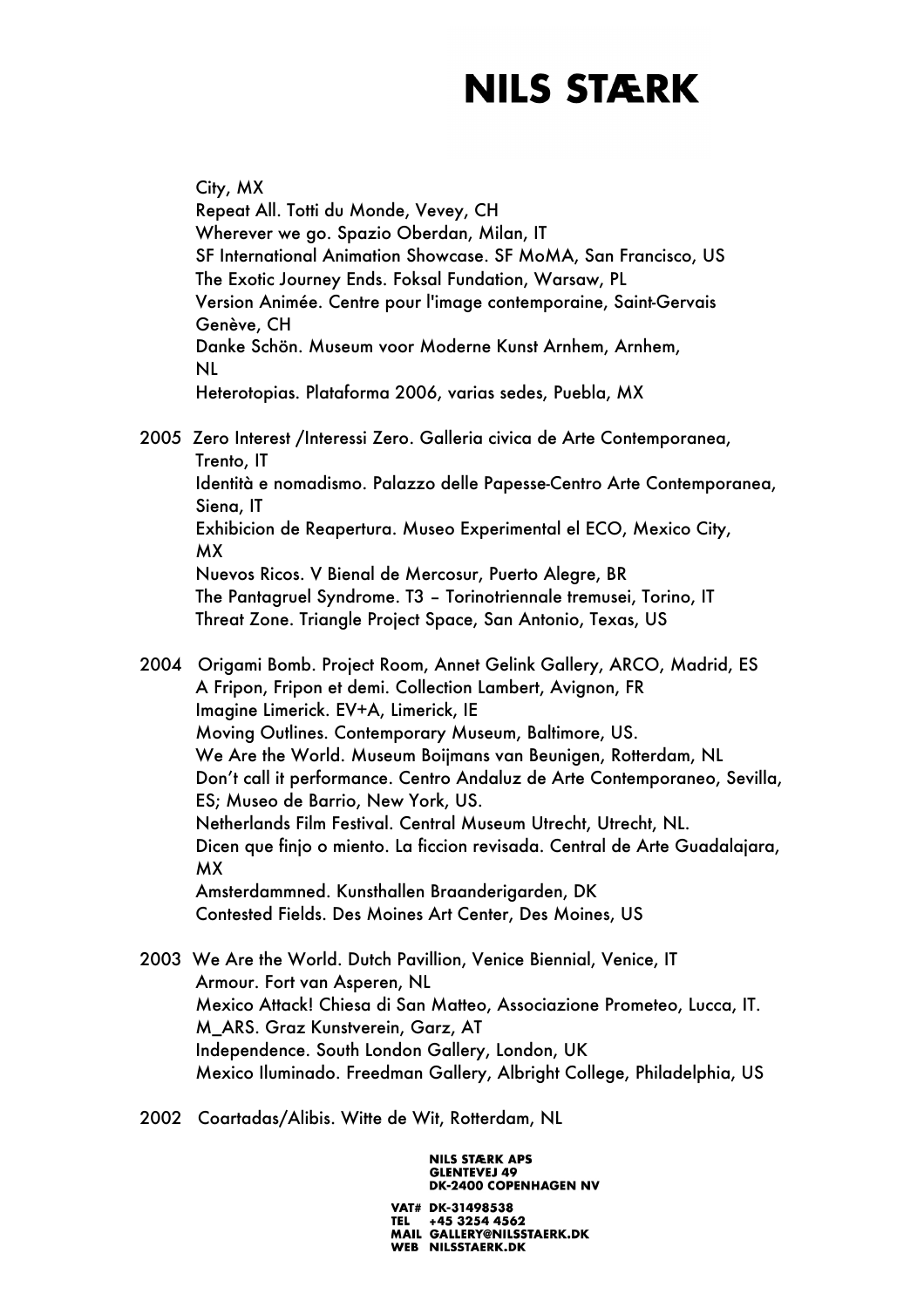Telepathic Journeys. MIT List Art Center, Cambridge, Massachusetts, US Mexico City: An Exhibition about the Exchange Rates of Bodies and Values. MoMA PS1, New York, US; Kunstwerke, Berlin, DE 20 Million Mexicans can't be wrong. South London Gallery, London, UK Fuora di Uso. Pescara, IT Busan Biennial. Busan, KR

2001 Kunst macht Spass. Wolfsburg Museum, Wolfsburg, DE The Overexcited Body. Palazzo dell'Arengario, Piazza del Duomo, Milan, IT Sesc Pompei. Sao Paolo, BR We in FLAMES. 2<sup>nd</sup> Berlin Biennial. Berlin, DE House of Games. Festival a/d Werf, Utrecht, NL Sportcult. Apex Art, New York City, US Tirana Biennial. National Gallery, AL

2000 Makeshift. ArtPace, San Antonio Texas, US Unlimited NL#3. De Appel Arts Center, Amsterdam, NL Territorios ausentes. Casa de America, Madrid, ES Let's Entertain. Itinerant exhibition: Walker Art Center, Minneapolis, US Ideas for Living. Museum De Paviljoens, Almere, NL. Au dela du spectacle. Centre Georges Pompidou, Paris, FR Insite 2000. San Diego, US and Tijuana, MX

- 1999 Peace. Migros Museum, Zurich, CH
- 1998 Not strictly private. Shed im eisenwerk, Frauenfeld, CH Faces and Names. Exedra, Hilversum, NL
- 1997 Dialogues. W139, Amsterdam, NL Open Ateliers. Rijksakademie van Beeldende Kunsten, Amsterdam, NL
- 1996 Open Ateliers. Rijksakademie van Beeldende Kunsten, Amsterdam, NL
- 1994 Western Non Western. Smart Project Space, Amsterdam, NL

#### PUBLICATIONS:

2019 The Factory, Carlos Amorales

#### **NILS STÆRK APS GLENTEVEJ 49 DK-2400 COPENHAGEN NV**